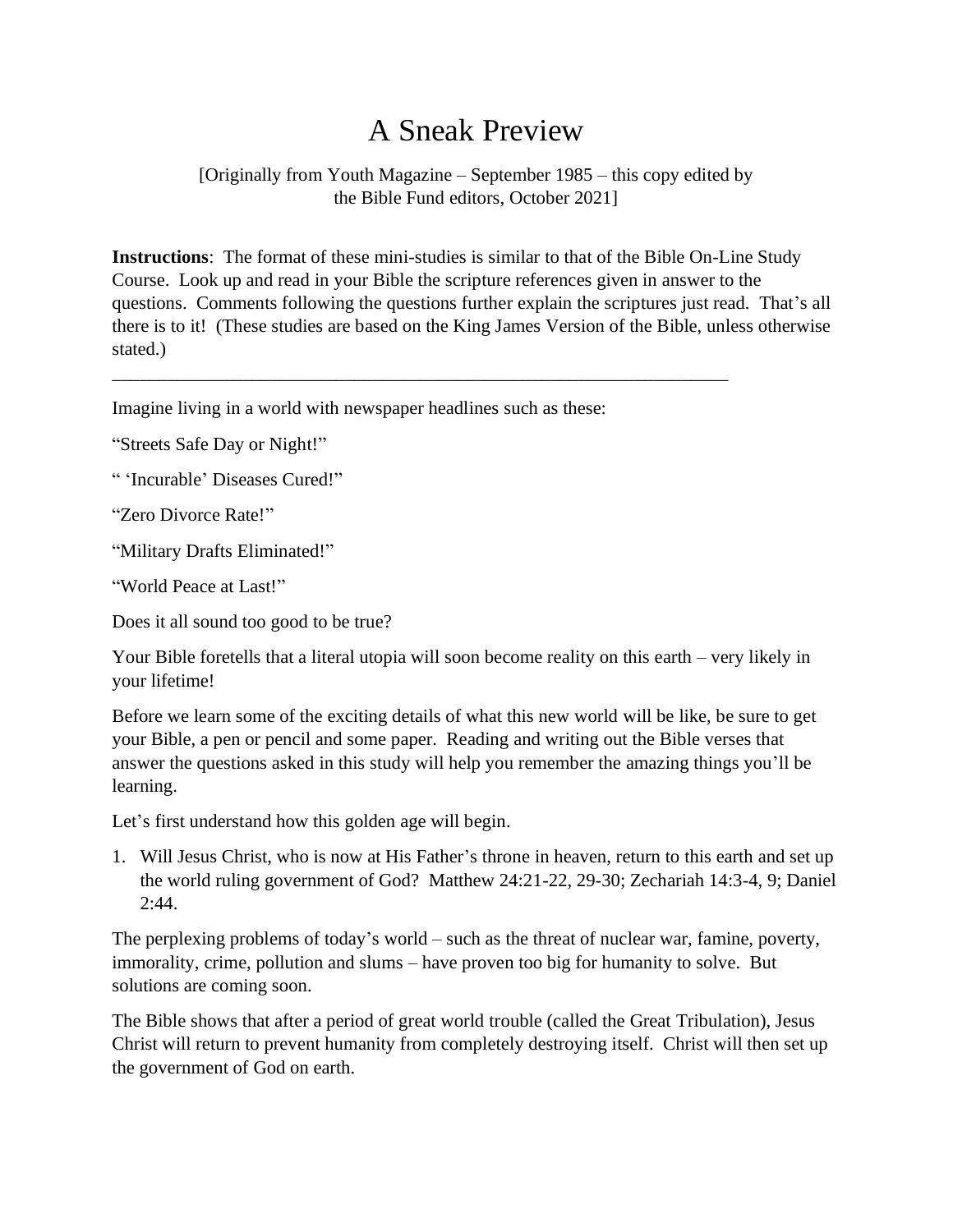2. Will those who survive the coming time of trouble want to learn God's way of life? Isaiah 2:2-4,11:9. Will they come to see "eye to eye" – to cooperate with one another? Isaiah 52:7- 8.

In the world tomorrow, God's way of giving, helping and serving will spread everywhere as people are taught to live God's way of life. All crime, war, sickness and poverty will vanish as people learn to follow the way of God's law.

3. Where will the world headquarters of God's government – the future capital of the earth – be established? Zechariah 8:3; Jeremiah 3:17. Will it be an example to the entire world? Isaiah 62:1-2, 7.

The city of Jerusalem will become the headquarters of God's world government. No city of the past or present could equal the splendor and magnificence it will have.

4. What will the cities of tomorrow be like? Amos 9:14; Zechariah 1:17; Isaiah 60:18. Will there be happiness and joy in these cities? Zechariah 8:4-5; Jeremiah 33:10-11.

After Jesus Christ returns, many of the cities of this world, which will have been destroyed during the coming Great Tribulation, are going to be rebuilt (Ezekiel 36:33-35; Isaiah 61:4). Although we don't know many of the details of what these cities will be like, we do know that they will be well planned, because "God is not the author of confusion" (1 Corinthians 14:33).

The Bible also shows that there will be no poverty or violence in the new cities of tomorrow. And the evils that now result from overcrowding will not exist, because there simply will be no overcrowding (Isaiah 5:8).

5. Will the old waste places and deserts be made fertile, and will beautiful forests spread in tomorrow's world? Read and summarize Isaiah 41:17-20; 35:1-2, 6-7.

Just imagine such a fabulous scene. Dry, sandy deserts will become green, fertile gardens of grass, trees and shrubs, with bubbling springs and brooks!

Today, most of the earth is unproductive – only about 10 percent of the land surface is actually good for growing food. There are many deserts, mountainous regions and wildernesses.

In the world tomorrow, much of the earth's land surface will become productive. Beautiful forests, farming areas, fish-filled lakes and streams will be found all over the world, with no more polluted rivers or ravaged landscapes.

6. Will there be one universal language understood and spoken by everyone in the world tomorrow? Zephaniah 3:9.

One of the major barriers to cooperation among peoples and nations is lack of understanding. Can you imagine the advantages when all people everywhere can speak, read and write in one common language?

7. Will people own property in tomorrow's world and receive fair rewards for work they put in? Micah 4:4; Isaiah 62:8-9; 65:21-22.